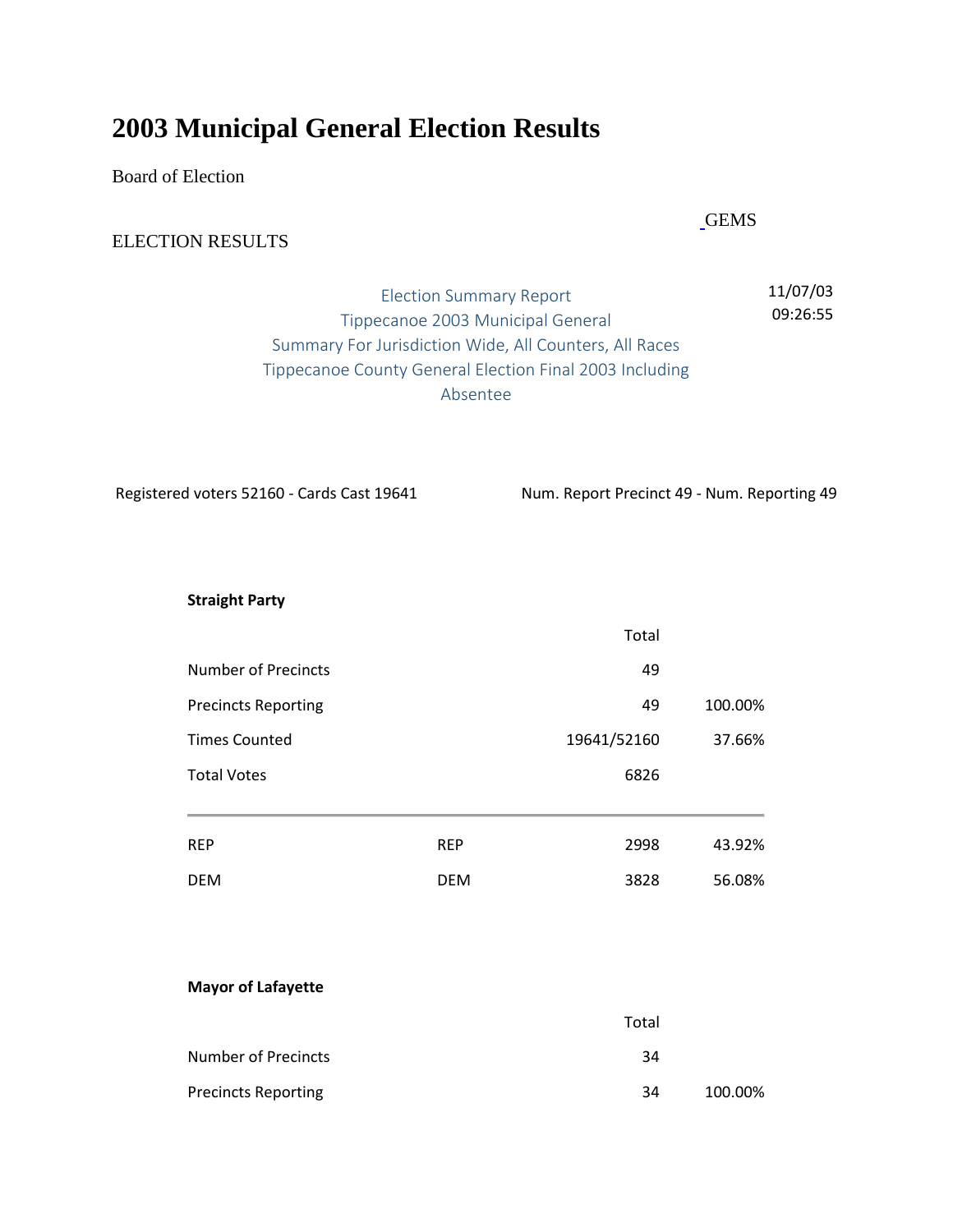| James A. Andrew            | <b>REP</b> | 5922                  | 15.11%  |  |
|----------------------------|------------|-----------------------|---------|--|
| <b>Total Votes</b>         |            | 39186                 |         |  |
| <b>Times Counted</b>       |            | 14277/37079           | 38.50%  |  |
| <b>Precincts Reporting</b> |            | 34                    | 100.00% |  |
| <b>Number of Precincts</b> |            | 34                    |         |  |
|                            |            | Total                 |         |  |
| Lafayette Council At Large |            |                       |         |  |
| Write-in Votes             |            | 6                     | 0.04%   |  |
| Cindy Murray               | <b>DEM</b> | 7758                  | 56.70%  |  |
| Stephanie Hainje           | <b>REP</b> | 5918                  | 43.25%  |  |
| <b>Total Votes</b>         |            | 13682                 |         |  |
| <b>Times Counted</b>       |            | 14277/37079           | 38.50%  |  |
| <b>Precincts Reporting</b> |            | 34                    | 100.00% |  |
| <b>Number of Precincts</b> |            | 34                    |         |  |
| <b>Clerk of Lafayette</b>  |            | Total                 |         |  |
|                            |            |                       |         |  |
| Write-in Votes             |            | 8                     | 0.06%   |  |
| Tony Roswarski             | <b>DEM</b> | 8012                  | 57.58%  |  |
| Lisa Decker                | <b>REP</b> | 5894                  | 42.36%  |  |
| <b>Total Votes</b>         |            | 13914                 |         |  |
| <b>Times Counted</b>       |            | 14277/37079<br>38.50% |         |  |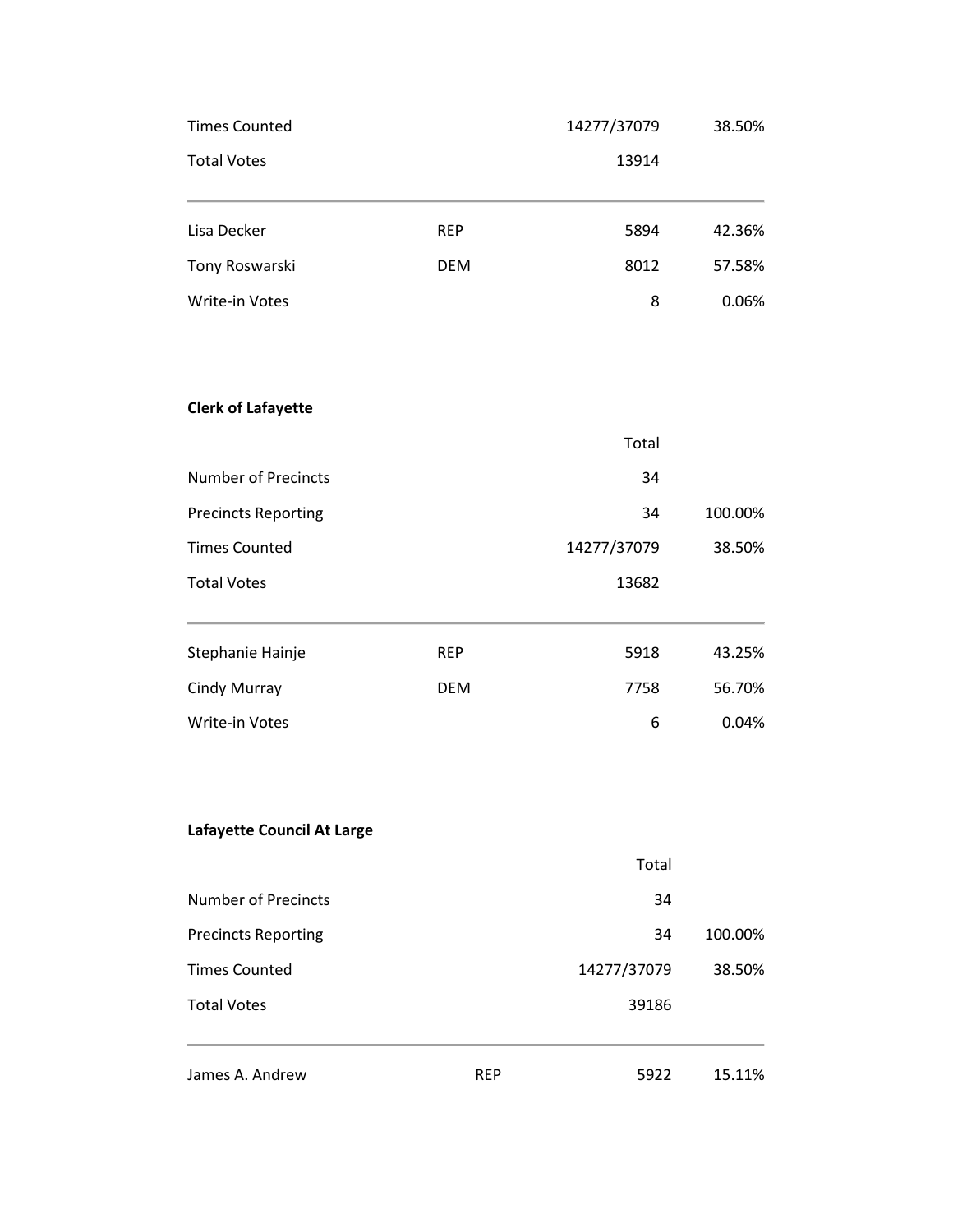| Mike Dowler         | <b>REP</b> | 5402 | 13.79% |
|---------------------|------------|------|--------|
| Steve Schreckengast | <b>REP</b> | 5406 | 13.80% |
| Lon Heide           | <b>DEM</b> | 6986 | 17.83% |
| Kevin M. Klinker    | <b>DEM</b> | 7853 | 20.04% |
| Steven P. Meyer     | <b>DEM</b> | 7595 | 19.38% |
| Write-in Votes      |            | 22   | 0.06%  |

## **Lafayette Council Dist 1**

|                            |            | Total     |         |
|----------------------------|------------|-----------|---------|
| <b>Number of Precincts</b> |            | 6         |         |
| <b>Precincts Reporting</b> |            | 6         | 100.00% |
| <b>Times Counted</b>       |            | 2770/6854 | 40.41%  |
| <b>Total Votes</b>         |            | 2630      |         |
| Dennis D. Probasco         | <b>REP</b> | 1419      | 53.95%  |
| Denny Holladay             | <b>DEM</b> | 1211      | 46.05%  |
| <b>Write-in Votes</b>      |            | 0         | 0.00%   |

#### **Lafayette Council Dist 2**

| Ron Campbell               | <b>DEM</b> | 1206      | 99.18%  |
|----------------------------|------------|-----------|---------|
| <b>Total Votes</b>         |            | 1216      |         |
| <b>Times Counted</b>       |            | 1771/5678 | 31.19%  |
| <b>Precincts Reporting</b> |            | 5         | 100.00% |
| Number of Precincts        |            | 5         |         |
|                            |            | Total     |         |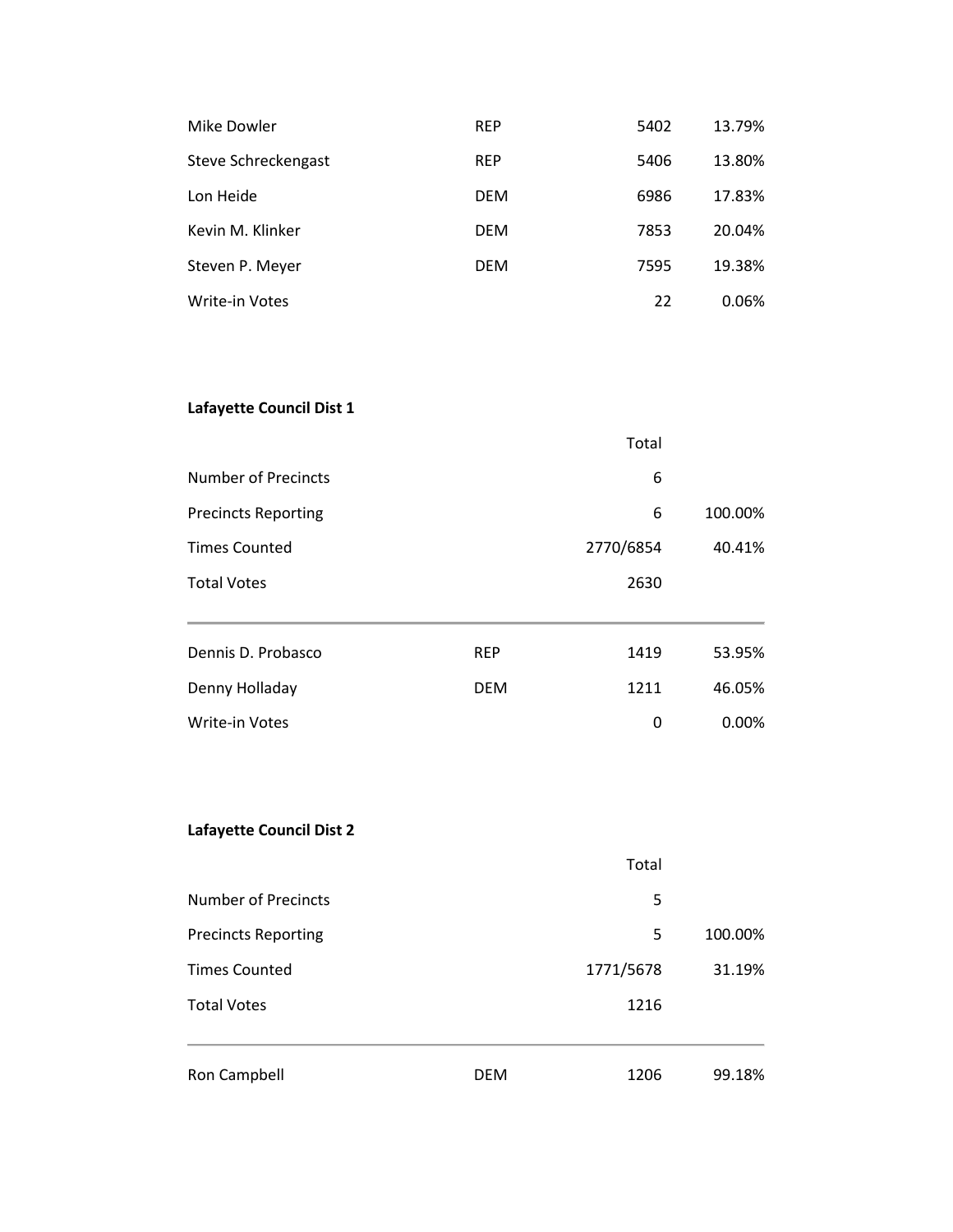## **Lafayette Council Dist 3**

|                            |            | Total     |         |
|----------------------------|------------|-----------|---------|
| Number of Precincts        |            | 5         |         |
| <b>Precincts Reporting</b> |            | 5         | 100.00% |
| <b>Times Counted</b>       |            | 1841/5652 | 32.57%  |
| <b>Total Votes</b>         |            | 1697      |         |
| Dick Nagel                 | <b>REP</b> | 615       | 36.24%  |
| Perry E. Brown             | <b>DEM</b> | 1079      | 63.58%  |
| <b>Write-in Votes</b>      |            | 3         | 0.18%   |

## **Lafayette Council Dist 4**

|                            |            | Total     |         |
|----------------------------|------------|-----------|---------|
| <b>Number of Precincts</b> |            | 6         |         |
| <b>Precincts Reporting</b> |            | 6         | 100.00% |
| <b>Times Counted</b>       |            | 2762/6309 | 43.78%  |
| <b>Total Votes</b>         |            | 2593      |         |
| Jack D. Rhoda              | <b>REP</b> | 1509      | 58.20%  |
| Mike Habbinga              | <b>DEM</b> | 1082      | 41.73%  |
| <b>Write-in Votes</b>      |            | 2         | 0.08%   |

**Lafayette Council Dist 5**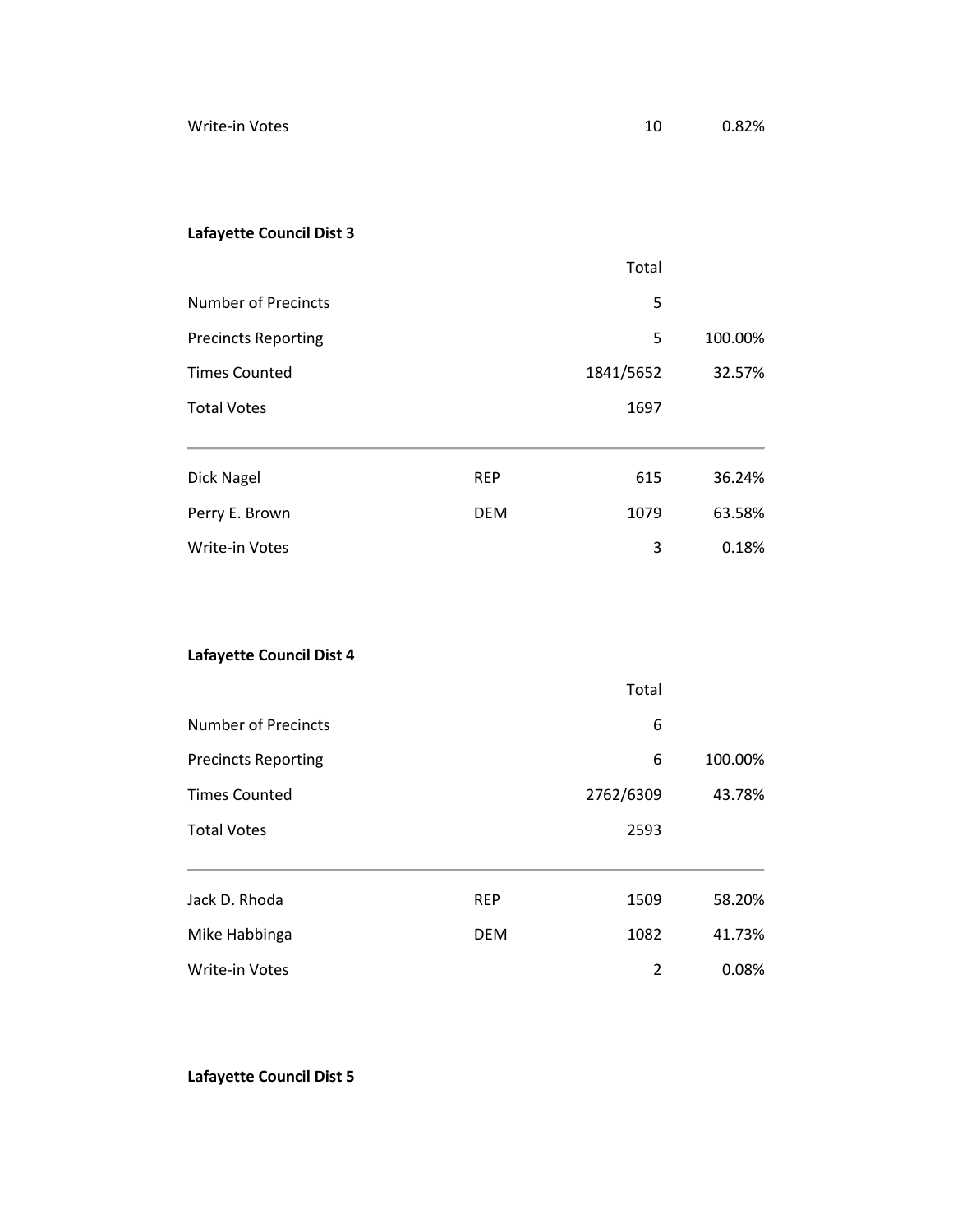|                            |            | Total     |         |
|----------------------------|------------|-----------|---------|
| Number of Precincts        |            | 9         |         |
| <b>Precincts Reporting</b> |            | 9         | 100.00% |
| <b>Times Counted</b>       |            | 2600/6239 | 41.67%  |
| <b>Total Votes</b>         |            | 2406      |         |
|                            |            |           |         |
| Norbert Fisher             | <b>REP</b> | 1200      | 49.88%  |
| M. Weast-Williamson        | <b>DEM</b> | 1205      | 50.08%  |
| <b>Write-in Votes</b>      |            | 1         | 0.04%   |
|                            |            |           |         |

### **Lafayette Council Dist 6**

|                            |            | Total     |         |
|----------------------------|------------|-----------|---------|
| <b>Number of Precincts</b> |            | 8         |         |
| <b>Precincts Reporting</b> |            | 8         | 100.00% |
| <b>Times Counted</b>       |            | 2533/6347 | 39.91%  |
| <b>Total Votes</b>         |            | 2360      |         |
| Michael D. Smith           | <b>REP</b> | 1281      | 54.28%  |
| Ed Butz                    | <b>DEM</b> | 1077      | 45.64%  |
| <b>Write-in Votes</b>      |            | 2         | 0.08%   |

## **Mayor of West Lafayette**

|                            | Total      |         |
|----------------------------|------------|---------|
| <b>Number of Precincts</b> | 12         |         |
| <b>Precincts Reporting</b> | 12         | 100.00% |
| <b>Times Counted</b>       | 4966/12814 | 38.75%  |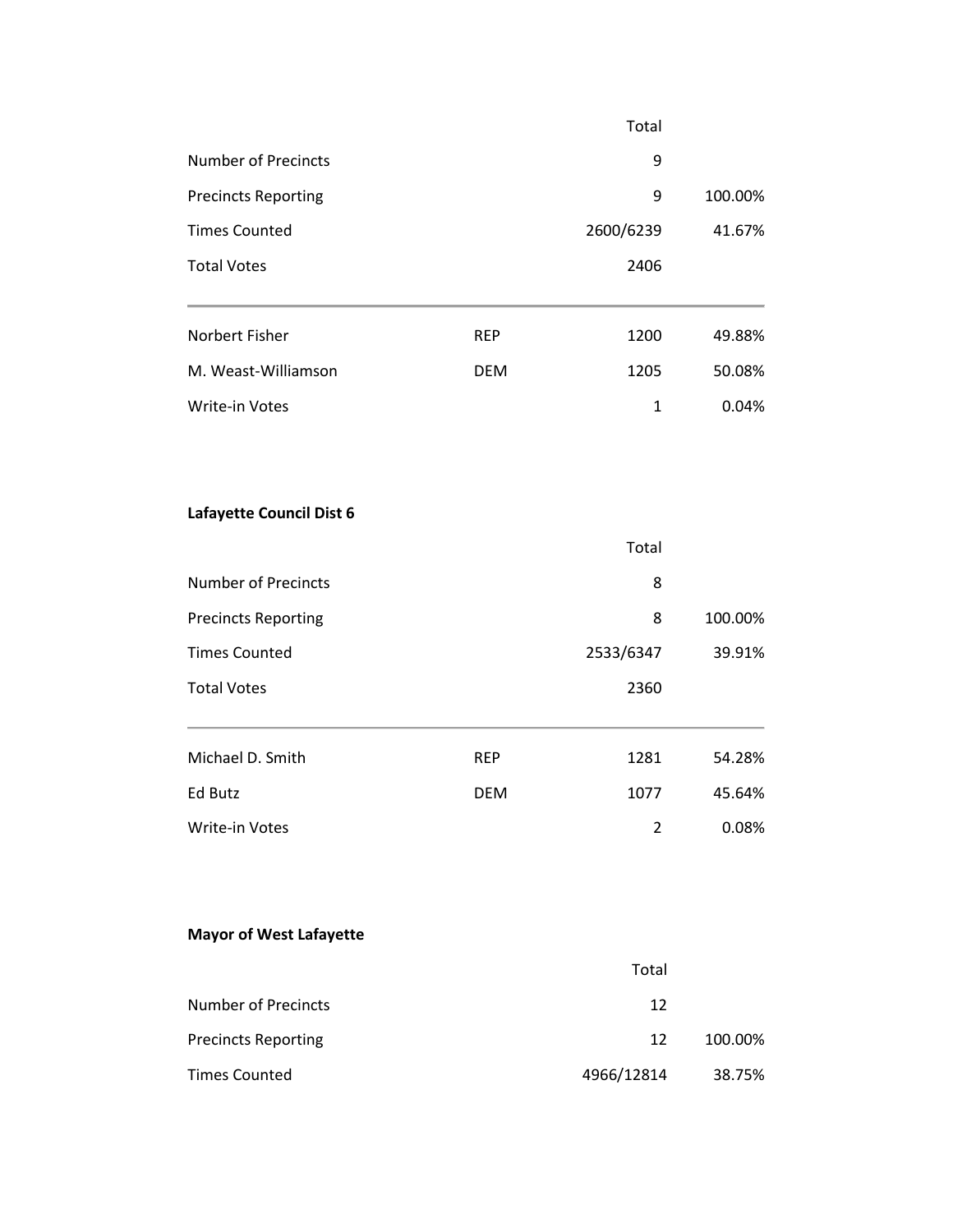| <b>Total Votes</b> |            | 4837 |        |
|--------------------|------------|------|--------|
| Nola J. Gentry     | <b>REP</b> | 2316 | 47.88% |
| Jan Mills          | <b>DEM</b> | 2517 | 52.04% |
| Write-in Votes     |            | 4    | 0.08%  |

## **West Lafayette Clerk-Treasurer**

|                            |            | Total      |         |
|----------------------------|------------|------------|---------|
| Number of Precincts        |            | 12         |         |
| <b>Precincts Reporting</b> |            | 12         | 100.00% |
| <b>Times Counted</b>       |            | 4966/12814 | 38.75%  |
| <b>Total Votes</b>         |            | 3405       |         |
| <b>Judy Rhodes</b>         | <b>REP</b> | 3375       | 99.12%  |
| <b>Write-in Votes</b>      |            | 30         | 0.88%   |

#### **West Lafayette City Judge**

|                            |            | Total      |         |
|----------------------------|------------|------------|---------|
| <b>Number of Precincts</b> |            | 12         |         |
| <b>Precincts Reporting</b> |            | 12         | 100.00% |
| <b>Times Counted</b>       |            | 4966/12814 | 38.75%  |
| <b>Total Votes</b>         |            | 4690       |         |
|                            |            |            |         |
| Cynthia P. Smith           | <b>REP</b> | 2235       | 47.65%  |
| Lori Stein Sabol           | <b>DEM</b> | 2453       | 52.30%  |
| <b>Write-in Votes</b>      |            | 2          | 0.04%   |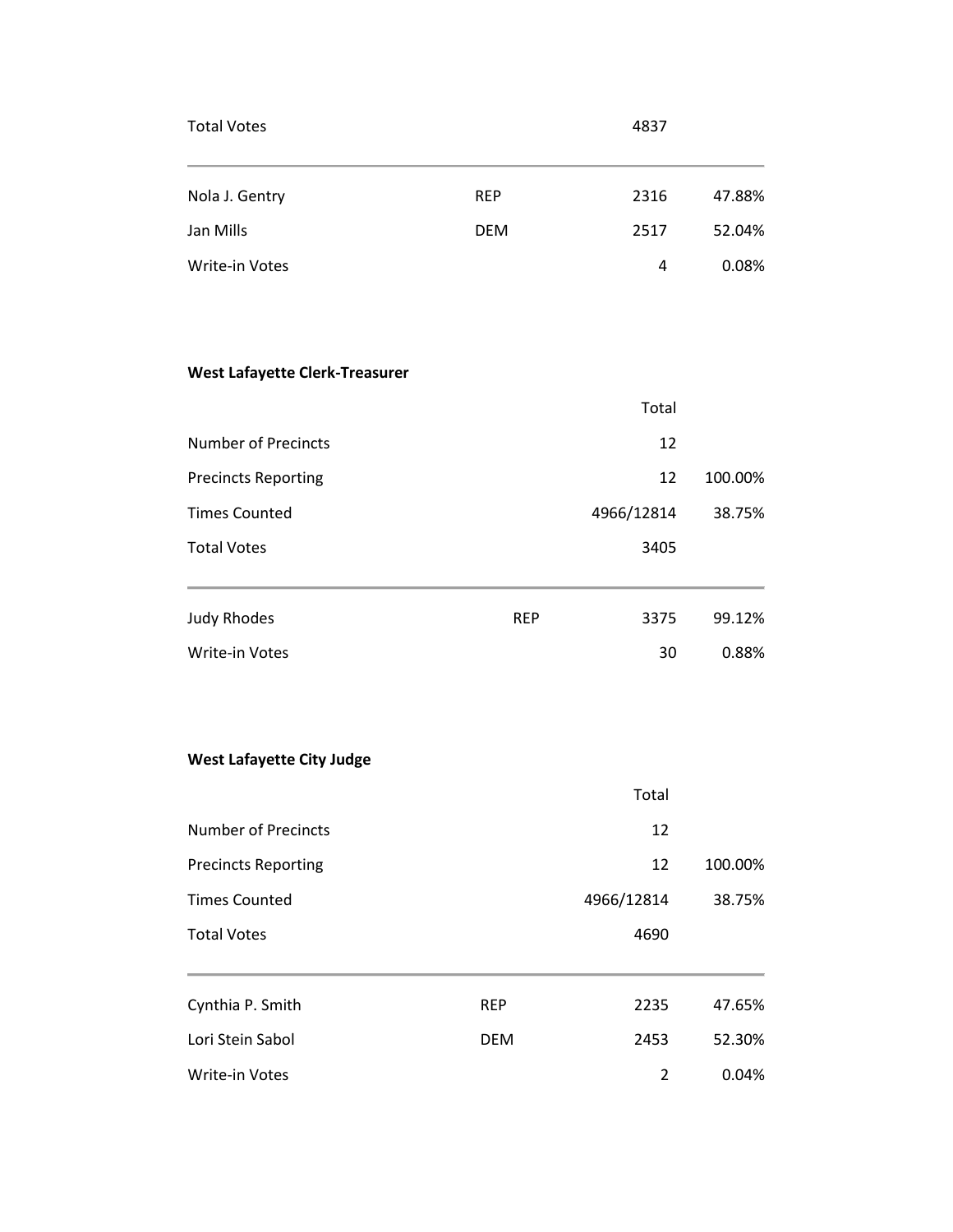#### **West Lafayette Council at Large**

|                            |            | Total          |         |
|----------------------------|------------|----------------|---------|
| <b>Number of Precincts</b> |            | 12             |         |
| <b>Precincts Reporting</b> |            | 12             | 100.00% |
| <b>Times Counted</b>       |            | 4966/12814     | 38.75%  |
| <b>Total Votes</b>         |            | 9414           |         |
|                            |            |                |         |
| Steven R. Dietrich         | <b>REP</b> | 2333           | 24.78%  |
| <b>Randy Truitt</b>        | <b>REP</b> | 2462           | 26.15%  |
| Anne Koivo                 | <b>DEM</b> | 2261           | 24.02%  |
| Patti O'Callaghan          | <b>DEM</b> | 2356           | 25.03%  |
| Write-in Votes             |            | $\overline{2}$ | 0.02%   |

#### **West Lafayette Council Dist 1**

|                            |            | Total       |         |
|----------------------------|------------|-------------|---------|
| Number of Precincts        |            | 1           |         |
| <b>Precincts Reporting</b> |            | $\mathbf 1$ | 100.00% |
| <b>Times Counted</b>       |            | 128/1893    | 6.76%   |
| <b>Total Votes</b>         |            | 127         |         |
| <b>Matt Plomin</b>         | <b>REP</b> | 75          | 59.06%  |
| Kathy Gehlhausen           | <b>DEM</b> | 52          | 40.94%  |
| <b>Write-in Votes</b>      |            | 0           | 0.00%   |

## **West Lafayette Council Dist 2**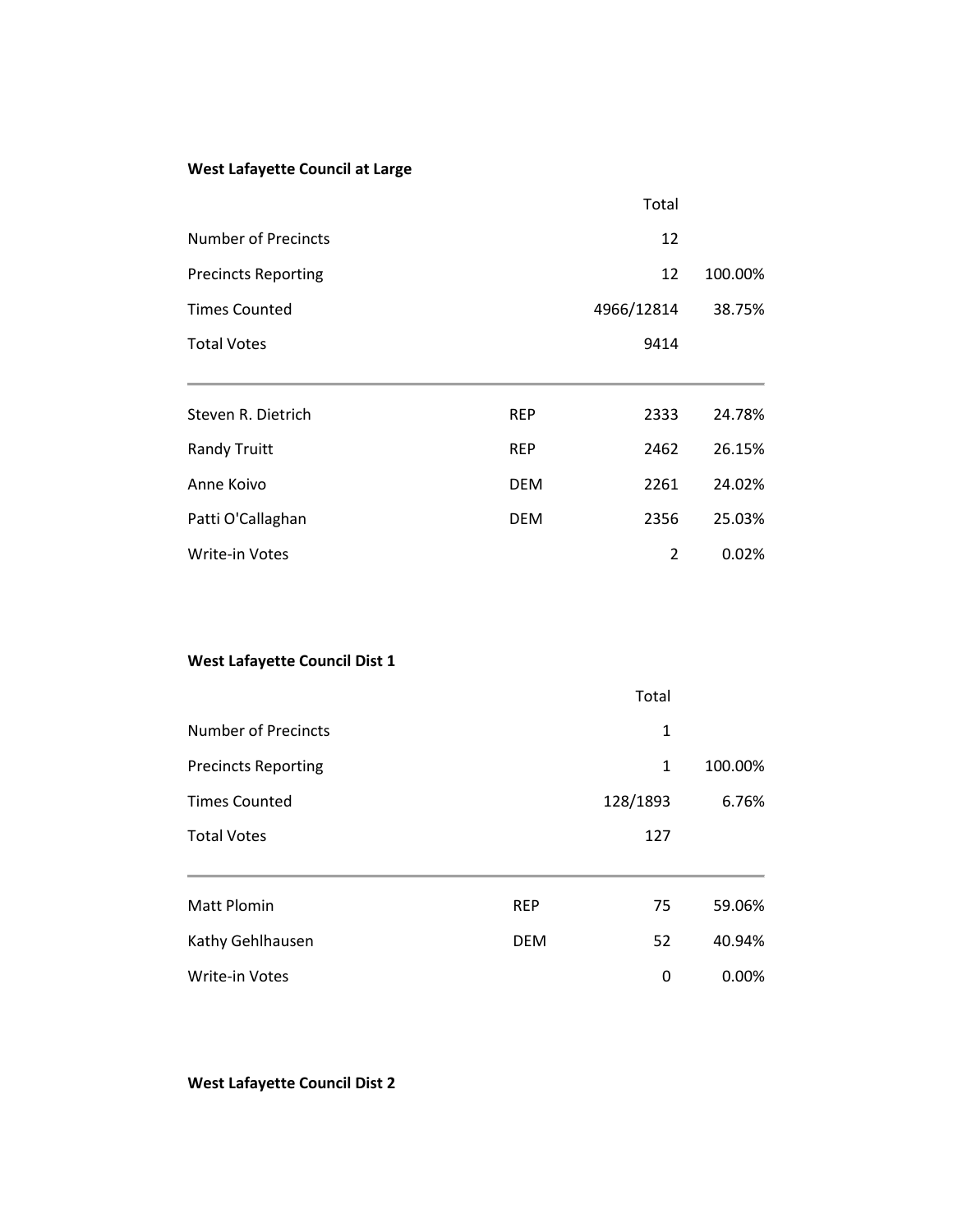|                                      |            | Total          |         |
|--------------------------------------|------------|----------------|---------|
| <b>Number of Precincts</b>           |            | 3              |         |
| <b>Precincts Reporting</b>           |            | 3              | 100.00% |
| <b>Times Counted</b>                 |            | 809/2334       | 34.66%  |
| <b>Total Votes</b>                   |            | 779            |         |
| <b>Stew Bauserman</b>                | <b>REP</b> | 251            | 32.22%  |
| Carl D. Griffin                      | <b>DEM</b> | 527            | 67.65%  |
| Write-in Votes                       |            | $\mathbf{1}$   | 0.13%   |
| <b>West Lafayette Council Dist 3</b> |            |                |         |
|                                      |            | Total          |         |
| <b>Number of Precincts</b>           |            | $\overline{2}$ |         |
| <b>Precincts Reporting</b>           |            | $\overline{2}$ | 100.00% |
| <b>Times Counted</b>                 |            | 467/1399       | 33.38%  |
| <b>Total Votes</b>                   |            | 456            |         |

| Christa Keck   | <b>RFP</b> | 208 | 45.61% |
|----------------|------------|-----|--------|
| Ann H. Hunt    | <b>DFM</b> | 248 | 54.39% |
| Write-in Votes |            | 0   | 0.00%  |

#### **West Lafayette Council Dist 4**

|                            | Total     |         |
|----------------------------|-----------|---------|
| <b>Number of Precincts</b> | 6         |         |
| <b>Precincts Reporting</b> | 6         | 100.00% |
| <b>Times Counted</b>       | 1592/3773 | 42.19%  |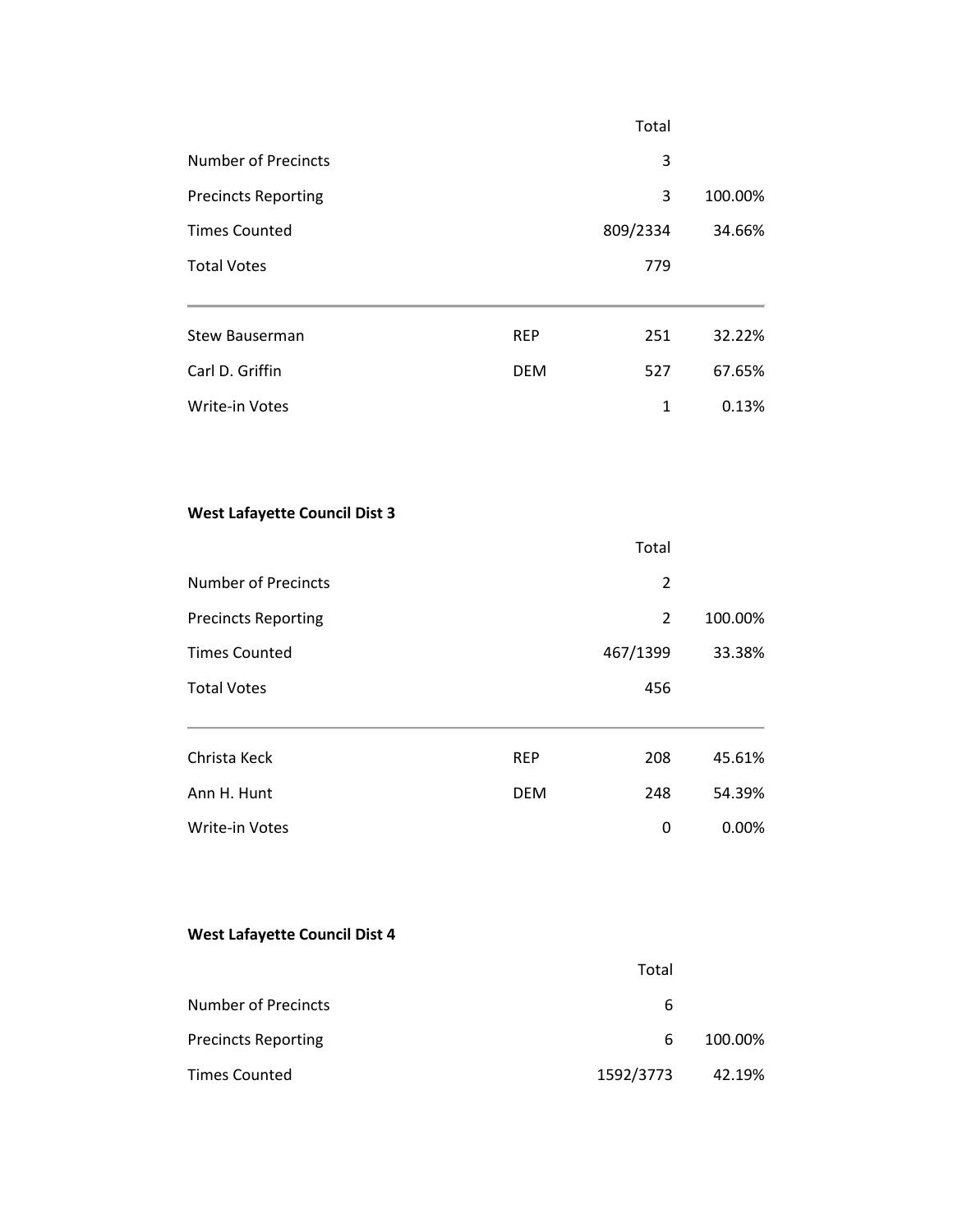| <b>Total Votes</b> |            | 1509 |        |
|--------------------|------------|------|--------|
| Vicki Burch        | <b>REP</b> | 729  | 48.31% |
| Gil Satterly, Jr.  | <b>DEM</b> | 780  | 51.69% |
| Write-in Votes     |            | 0    | 0.00%  |

## **West Lafayette Council Dist 5**

|                            |            | Total     |         |
|----------------------------|------------|-----------|---------|
| <b>Number of Precincts</b> |            | 5         |         |
| <b>Precincts Reporting</b> |            | 5         | 100.00% |
| <b>Times Counted</b>       |            | 1970/3415 | 57.69%  |
| <b>Total Votes</b>         |            | 1870      |         |
| Sonya Basaran              | <b>REP</b> | 955       | 51.07%  |
| Patsy Hoyer                | <b>DEM</b> | 912       | 48.77%  |
| <b>Write-in Votes</b>      |            | 3         | 0.16%   |

#### **Battle Ground Clerk-Treasurer**

|                            | Total   |         |
|----------------------------|---------|---------|
| <b>Number of Precincts</b> | 1       |         |
| <b>Precincts Reporting</b> | 1       | 100.00% |
| <b>Times Counted</b>       | 265/939 | 28.22%  |
| <b>Total Votes</b>         | 243     |         |
| Phyllis A. Hall            | 200     | 82.30%  |
| Karen A. Pearson           | 43      | 17.70%  |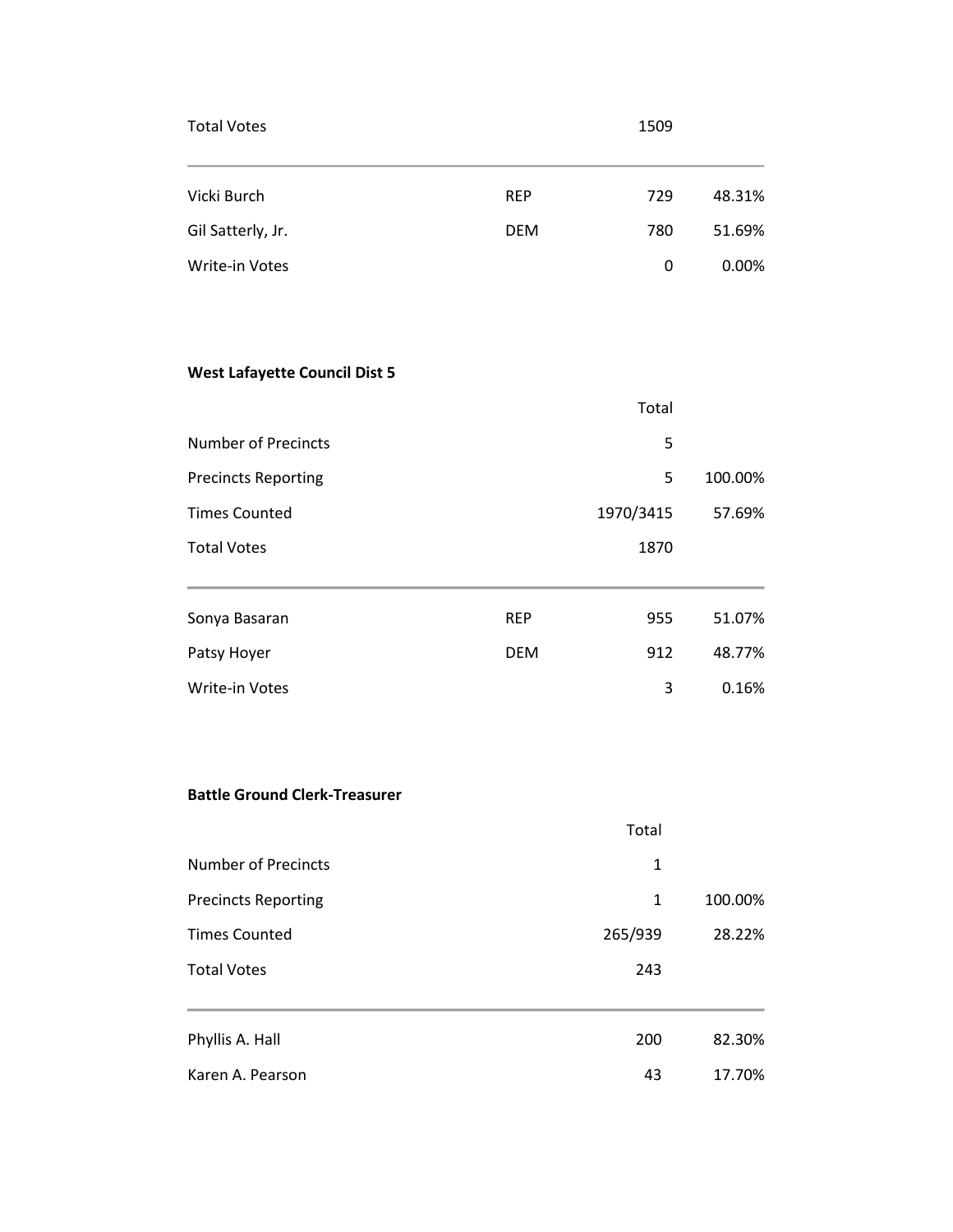#### **Battle Ground Town Coun Ward 1**

|                            |            | Total        |         |
|----------------------------|------------|--------------|---------|
| <b>Number of Precincts</b> |            | 1            |         |
| <b>Precincts Reporting</b> |            | $\mathbf{1}$ | 100.00% |
| <b>Times Counted</b>       |            | 265/939      | 28.22%  |
| <b>Total Votes</b>         |            | 209          |         |
|                            |            |              |         |
| Steve Egly                 | <b>REP</b> | 209          | 100.00% |
| <b>Write-in Votes</b>      |            | 0            | 0.00%   |

#### **Battle Ground Town Coun Ward 2**

|                            |            | Total        |         |
|----------------------------|------------|--------------|---------|
| <b>Number of Precincts</b> |            | 1            |         |
| <b>Precincts Reporting</b> |            | $\mathbf{1}$ | 100.00% |
| <b>Times Counted</b>       |            | 265/939      | 28.22%  |
| <b>Total Votes</b>         |            | 234          |         |
|                            |            |              |         |
| Becky Holladay             | <b>IND</b> | 143          | 61.11%  |
| James Miller               | <b>IND</b> | 91           | 38.89%  |

#### **Battle Ground Town Council Ward 3**

|                            | Total   |         |
|----------------------------|---------|---------|
| <b>Number of Precincts</b> |         |         |
| <b>Precincts Reporting</b> | 1       | 100.00% |
| <b>Times Counted</b>       | 265/939 | 28.22%  |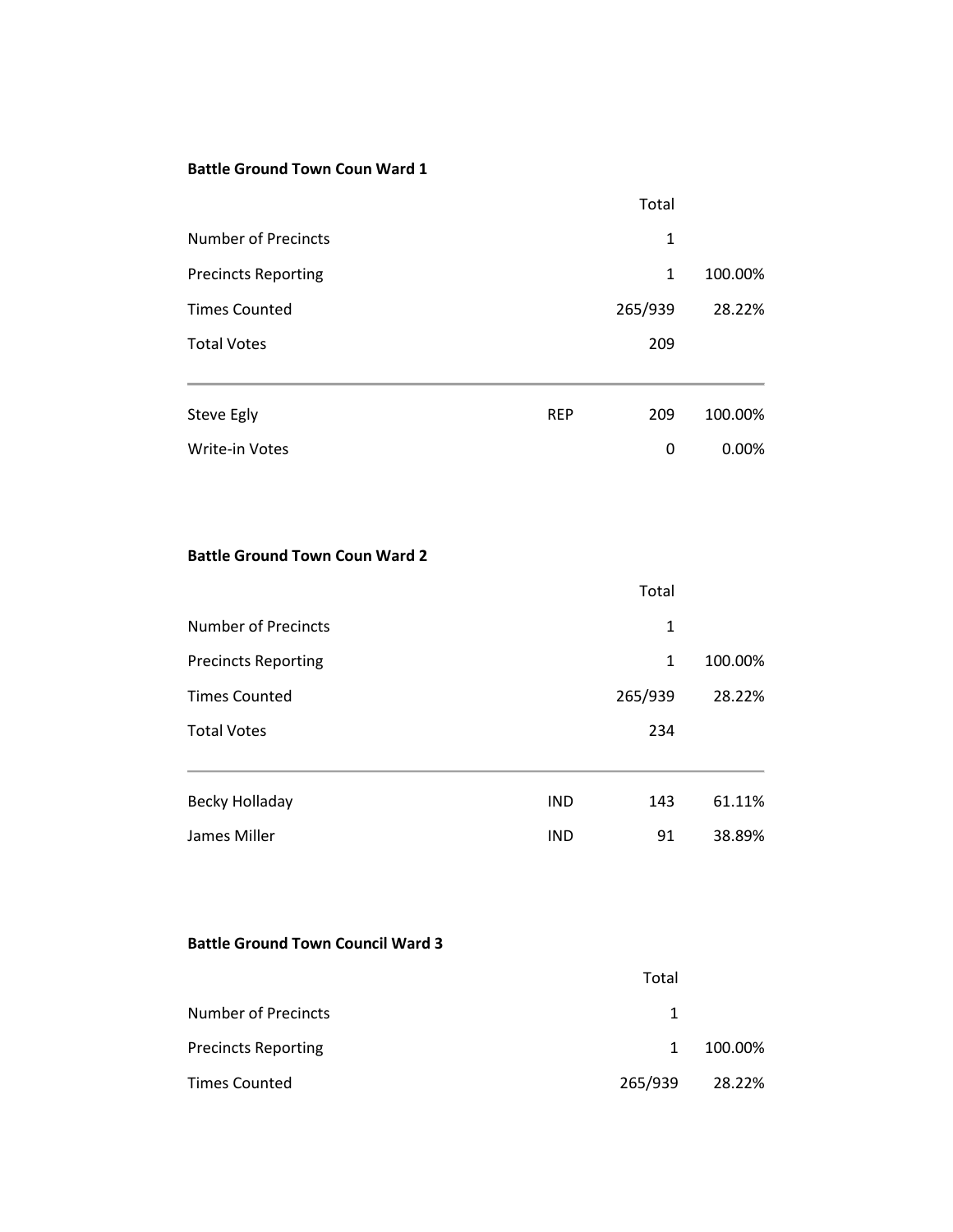| <b>Total Votes</b>    |            | 249 |        |
|-----------------------|------------|-----|--------|
| Magie Read            | <b>REP</b> | 104 | 41.77% |
| Kerry J. Smith        | <b>IND</b> | 145 | 58.23% |
| <b>Write-in Votes</b> |            | 0   | 0.00%  |

#### **Battle Ground Town Council Ward 4**

|                            |            | Total        |         |
|----------------------------|------------|--------------|---------|
| <b>Number of Precincts</b> |            | 1            |         |
| <b>Precincts Reporting</b> |            | $\mathbf{1}$ | 100.00% |
| <b>Times Counted</b>       |            | 265/939      | 28.22%  |
| <b>Total Votes</b>         |            | 252          |         |
| Carolyn M. Roth            | <b>IND</b> | 155          | 61.51%  |
| <b>Bob Taylor</b>          | <b>REP</b> | 97           | 38.49%  |
| <b>Write-in Votes</b>      |            | 0            | 0.00%   |

#### **Battle Ground Town Council Ward 5**

|                            |            | Total   |         |
|----------------------------|------------|---------|---------|
| <b>Number of Precincts</b> |            | 1       |         |
| <b>Precincts Reporting</b> |            | 1       | 100.00% |
| <b>Times Counted</b>       |            | 265/939 | 28.22%  |
| <b>Total Votes</b>         |            | 222     |         |
|                            |            |         |         |
| Brian N. Brewer            | <b>REP</b> | 221     | 99.55%  |
| <b>Write-in Votes</b>      |            | 1       | 0.45%   |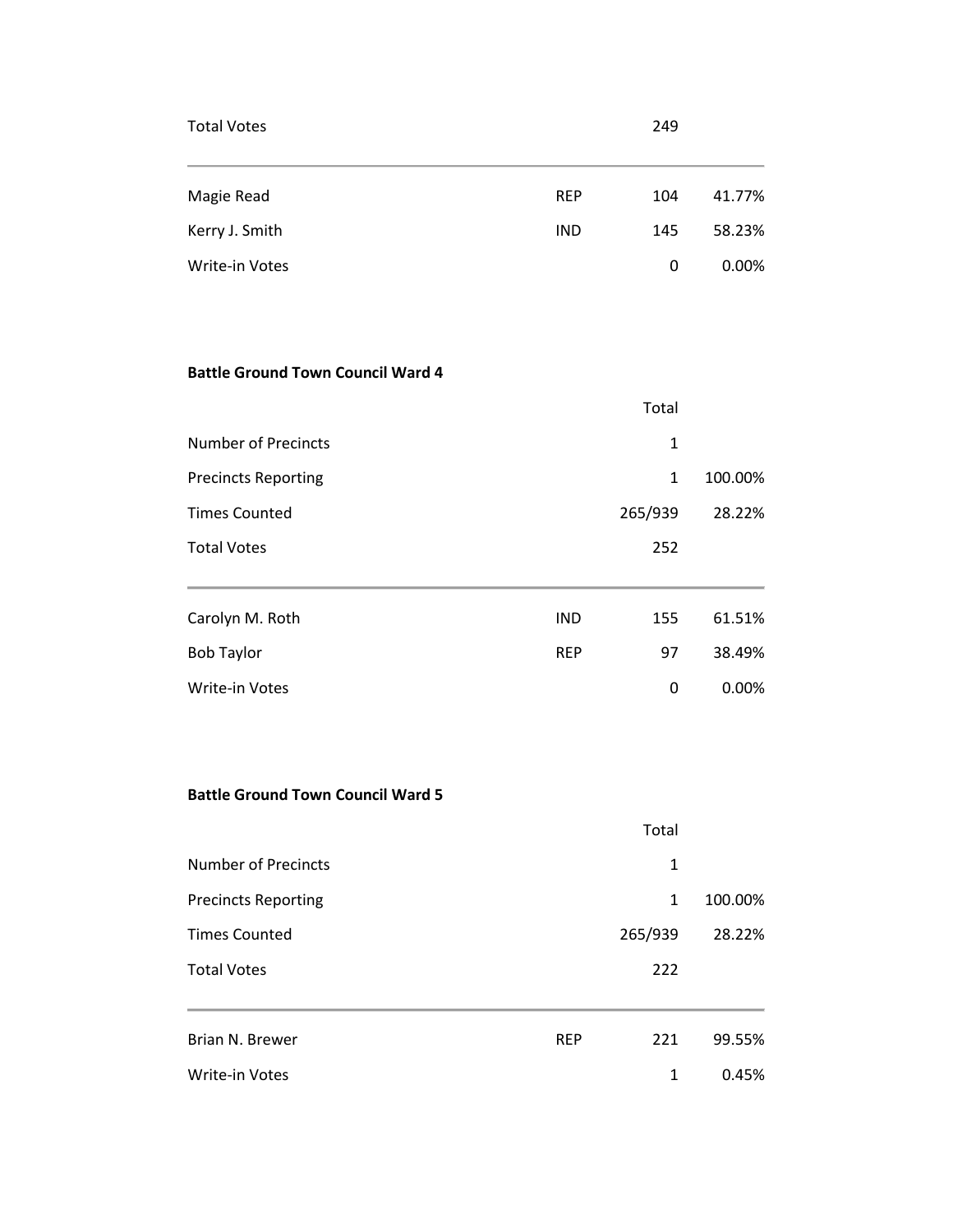#### **Clarks Hill Clerk-Treasurer**

|                            |            | Total   |         |
|----------------------------|------------|---------|---------|
| <b>Number of Precincts</b> |            | 1       |         |
| <b>Precincts Reporting</b> |            | 1       | 100.00% |
| <b>Times Counted</b>       |            | 131/653 | 20.06%  |
| <b>Total Votes</b>         |            | 129     |         |
| <b>Tracy Bell</b>          | <b>IND</b> | 83      | 64.34%  |
| <b>April Dowell</b>        | <b>REP</b> | 46      | 35.66%  |
| Write-in Votes             |            | 0       | 0.00%   |

#### **Clarks Hill Town Council Ward 1**

|                            |            | Total        |         |
|----------------------------|------------|--------------|---------|
| Number of Precincts        |            | 1            |         |
| <b>Precincts Reporting</b> |            | $\mathbf{1}$ | 100.00% |
| <b>Times Counted</b>       |            | 131/653      | 20.06%  |
| <b>Total Votes</b>         |            | 125          |         |
| <b>Sheryl Laughner</b>     | <b>IND</b> | 71           | 56.80%  |
| <b>Gene Paris</b>          | <b>IND</b> | 54           | 43.20%  |
|                            |            |              |         |

#### **Clarks Hill Town Council Ward 2**

|                            | Total        |         |
|----------------------------|--------------|---------|
| Number of Precincts        |              |         |
| <b>Precincts Reporting</b> | $\mathbf{1}$ | 100.00% |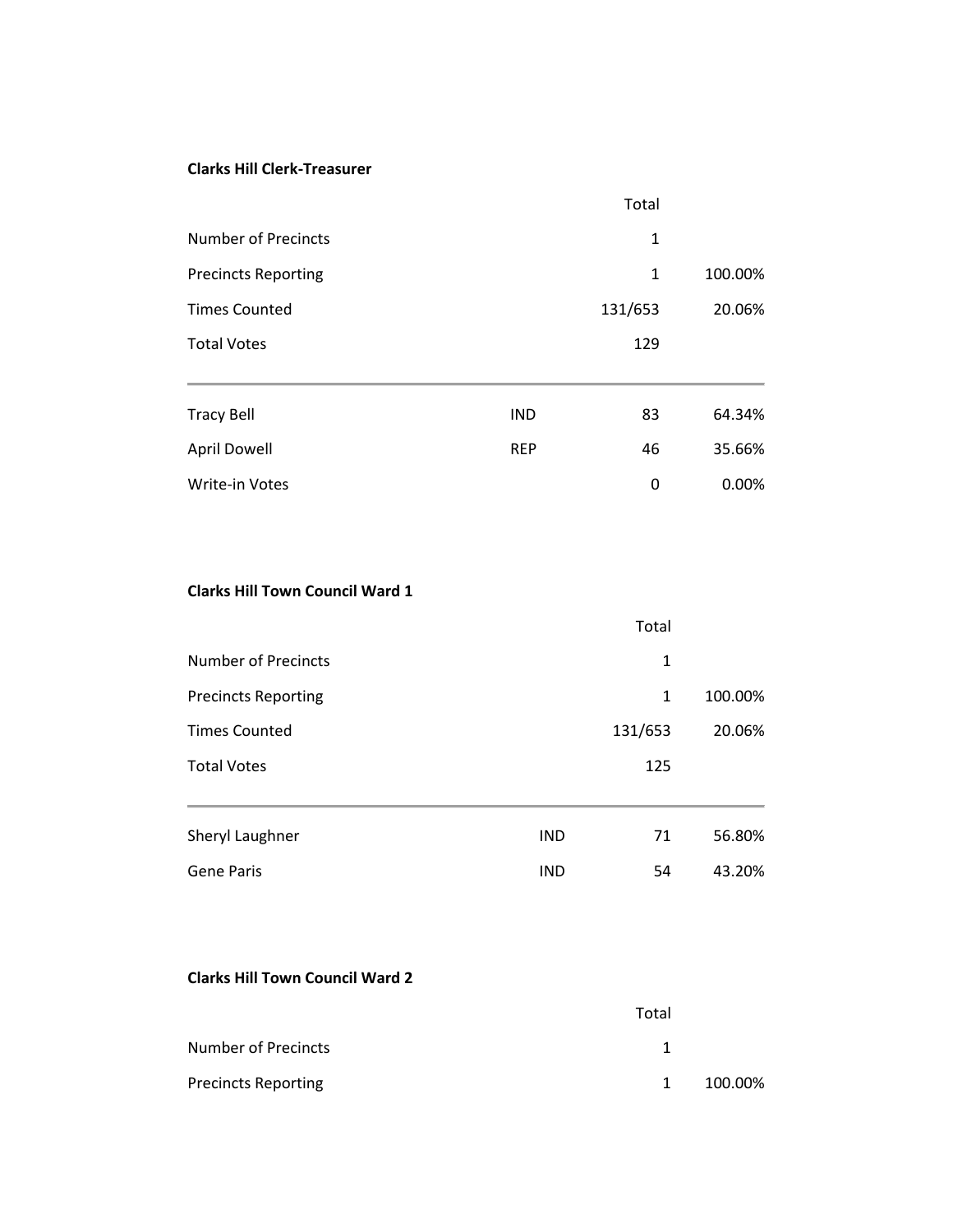| <b>Times Counted</b> |            | 131/653 | 20.06% |
|----------------------|------------|---------|--------|
| <b>Total Votes</b>   |            | 125     |        |
| Laura Peterson       | <b>IND</b> | 55      | 44.00% |
| Lynda D. Phebus      | <b>IND</b> | 70      | 56.00% |

#### **Clarks Hill Town Council Ward 3**

|                            |            | Total   |         |
|----------------------------|------------|---------|---------|
| <b>Number of Precincts</b> |            | 1       |         |
| <b>Precincts Reporting</b> |            | 1       | 100.00% |
| <b>Times Counted</b>       |            | 131/653 | 20.06%  |
| <b>Total Votes</b>         |            | 127     |         |
| John Barton                | <b>IND</b> | 69      | 54.33%  |
| Joseph Carter              | <b>IND</b> | 58      | 45.67%  |

#### **Dayton Clerk-Treasurer**

|                            |            | Total   |         |
|----------------------------|------------|---------|---------|
| <b>Number of Precincts</b> |            | 1       |         |
| <b>Precincts Reporting</b> |            | 1       | 100.00% |
| <b>Times Counted</b>       |            | 240/675 | 35.56%  |
| <b>Total Votes</b>         |            | 240     |         |
| Ron Koehler                | <b>IND</b> | 152     | 63.33%  |
| LaDonna L. Snyder          | <b>IND</b> | 88      | 36.67%  |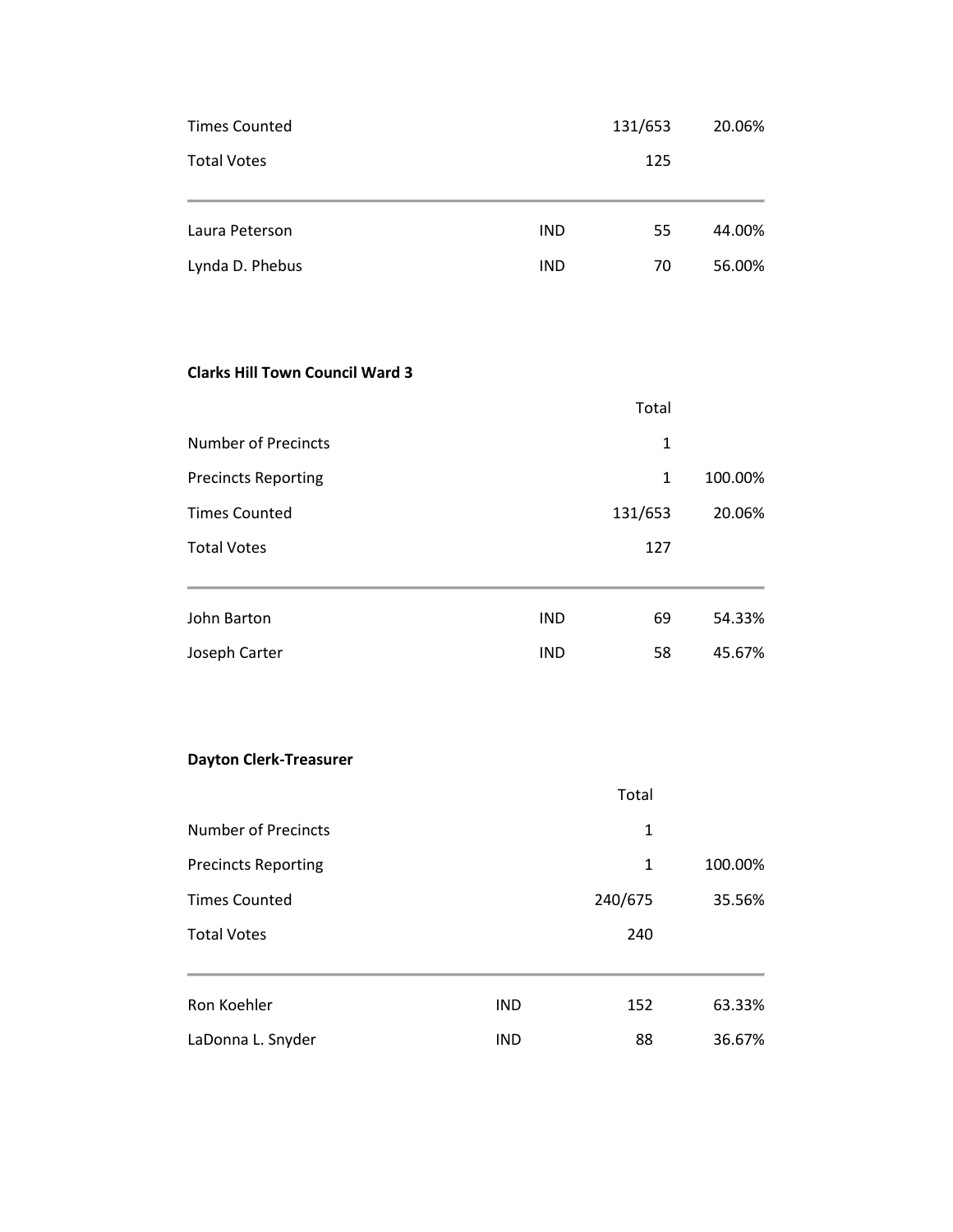## **Dayton Town Council at Large**

|                            |            | Total        |         |
|----------------------------|------------|--------------|---------|
| Number of Precincts        |            | 1            |         |
| <b>Precincts Reporting</b> |            | $\mathbf{1}$ | 100.00% |
| <b>Times Counted</b>       |            | 411/675      | 60.89%  |
| <b>Total Votes</b>         |            | 411          |         |
|                            |            |              |         |
| Michael D. Boas            | <b>IND</b> | 167          | 40.63%  |
| Max Brown                  | <b>IND</b> | 117          | 28.47%  |
| Michael W. Harris          | <b>IND</b> | 127          | 30.90%  |

### **Dayton Town Council Ward 1**

|                            |            | Total  |         |
|----------------------------|------------|--------|---------|
| <b>Number of Precincts</b> |            | 1      |         |
| <b>Precincts Reporting</b> |            | 1      | 100.00% |
| <b>Times Counted</b>       |            | 42/144 | 29.17%  |
| <b>Total Votes</b>         |            | 42     |         |
| John D. Swick              | <b>IND</b> | 42     | 100.00% |

#### **Dayton Town Council Ward 2**

|                            | Total  |         |
|----------------------------|--------|---------|
| <b>Number of Precincts</b> | 1      |         |
| <b>Precincts Reporting</b> | 1      | 100.00% |
| <b>Times Counted</b>       | 80/271 | 29.52%  |
| <b>Total Votes</b>         | 80     |         |